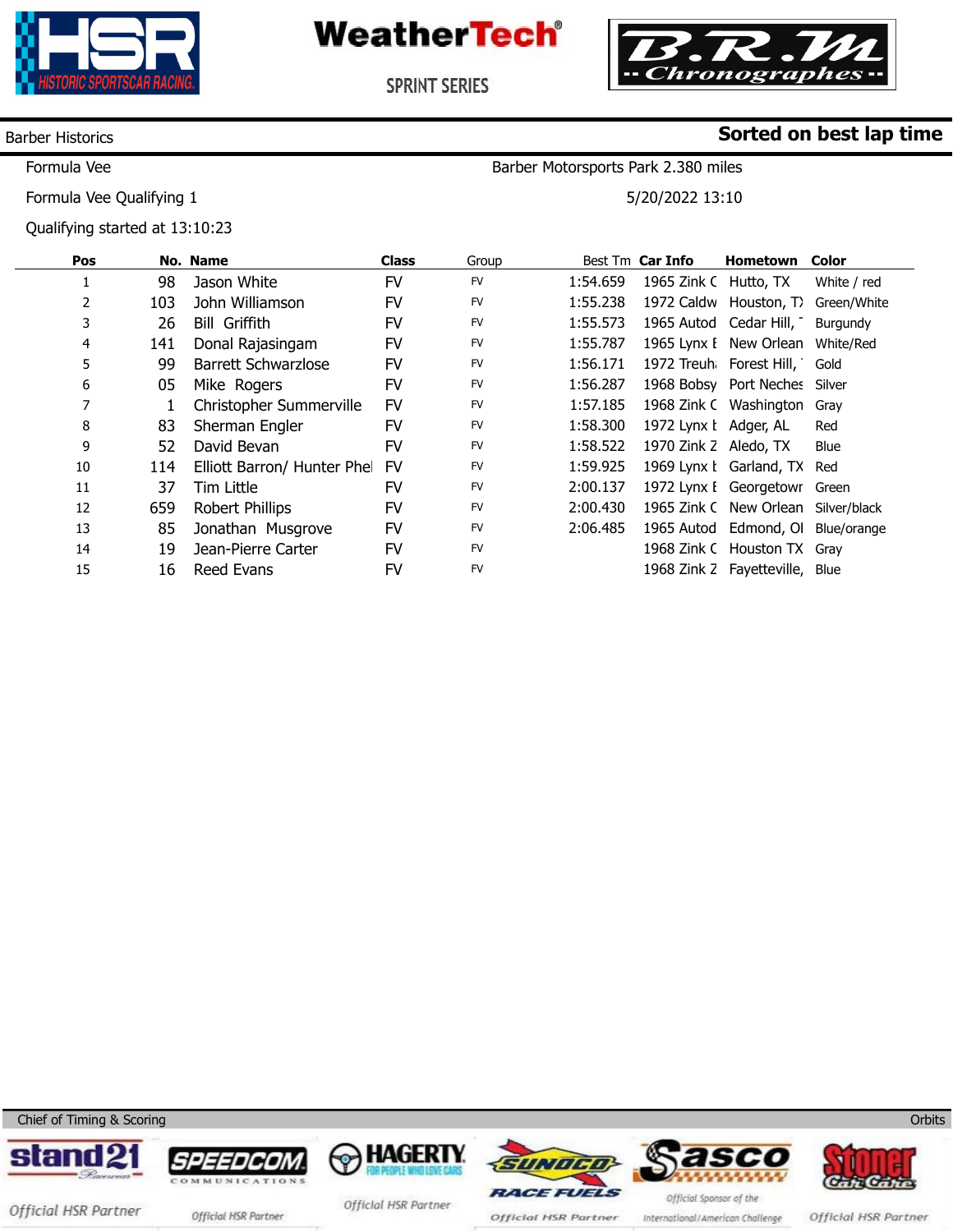

**WeatherTech®** 



**SPRINT SERIES** 

### Barber Historics

Formula Vee

Formula Vee Qualifying 2

Qualifying started at 16:54:16

## **Sorted on best lap time**

Barber Motorsports Park 2.380 miles

5/20/2022 16:55

| Pos |     | No. Name                    | <b>Class</b> | Group     |          | Best Tm Car Info       | <b>Hometown</b>  | <b>Color</b> |
|-----|-----|-----------------------------|--------------|-----------|----------|------------------------|------------------|--------------|
|     | 114 | Elliott Barron/ Hunter Phel | FV           | <b>FV</b> | 1:53.408 | 1969 Lynx b (F/V)      | Garland, TX      | Red          |
| 2   | 103 | John Williamson             | FV           | FV        | 1:54.110 | 1972 Caldwell D-13 (F/ | Houston, TX      | Green/White  |
| 3   |     | Christopher Summerville     | <b>FV</b>    | <b>FV</b> | 1:54.767 | 1968 Zink C4 (F/V)     | Washington, DC   | Gray         |
| 4   | 98  | Jason White                 | FV           | FV        | 1:54.876 | 1965 Zink C4 (F/V)     | Hutto, TX        | White / red  |
| 5   | 99  | Barrett Schwarzlose         | FV           | FV        | 1:55.025 | 1972 Treuhaft (F/V)    | Forest Hill, TX  | Gold         |
| 6   | 26  | <b>Bill Griffith</b>        | FV           | <b>FV</b> | 1:55.662 | 1965 Autodynamics (F/  | Cedar Hill, TX   | Burgundy     |
| 7   | 05  | Mike Rogers                 | FV           | <b>FV</b> | 1:55.921 | 1968 Bobsy Vega        | Port Neches      | Silver       |
| 8   | 83  | Sherman Engler              | FV           | <b>FV</b> | 1:56.790 | 1972 Lynx b            | Adger, AL        | Red          |
| 9   | 141 | Donal Rajasingam            | FV           | <b>FV</b> | 1:57.584 | 1965 Lynx B (F/V)      | New Orleans, LA  | White/Red    |
| 10  | 37  | Tim Little                  | FV           | FV        | 1:58.731 | 1972 Lynx B (F/V)      | Georgetown, TX   | Green        |
| 11  | 659 | <b>Robert Phillips</b>      | FV           | <b>FV</b> | 1:59.319 | 1965 Zink C4 (F/V)     | New Orleans, LA  | Silver/black |
| 12  | 52  | David Bevan                 | FV           | <b>FV</b> | 2:00.534 | 1970 Zink Z5 (F/V)     | Aledo, TX        | Blue         |
| 13  | 16  | Reed Evans                  | FV           | FV        | 2:04.716 | 1968 Zink Z5 (F/V)     | Fayetteville, AR | <b>Blue</b>  |
| 14  | 85  | Jonathan Musgrove           | FV           | <b>FV</b> | 2:07.808 | 1965 Autodynamic Forr  | Edmond, OK       | Blue/orange  |
| 15  | 91  | Reagan Schwarzlose          | <b>FV</b>    | <b>FV</b> | 2:14.693 | 1965 Autodynamics (F/  | Colleyville, TX  | Silver/Red   |
| 16  | 19  | Jean-Pierre Carter          | <b>FV</b>    | <b>FV</b> | 2:18.738 | 1968 Zink C4           | Houston TX       | Gray         |

Chief of Timing & Scoring













Official HSR Partner

**Orbits** 

Official HSR Partner official HSR Partner

Official HSR Partner

Official HSR Partner

International/American Challenge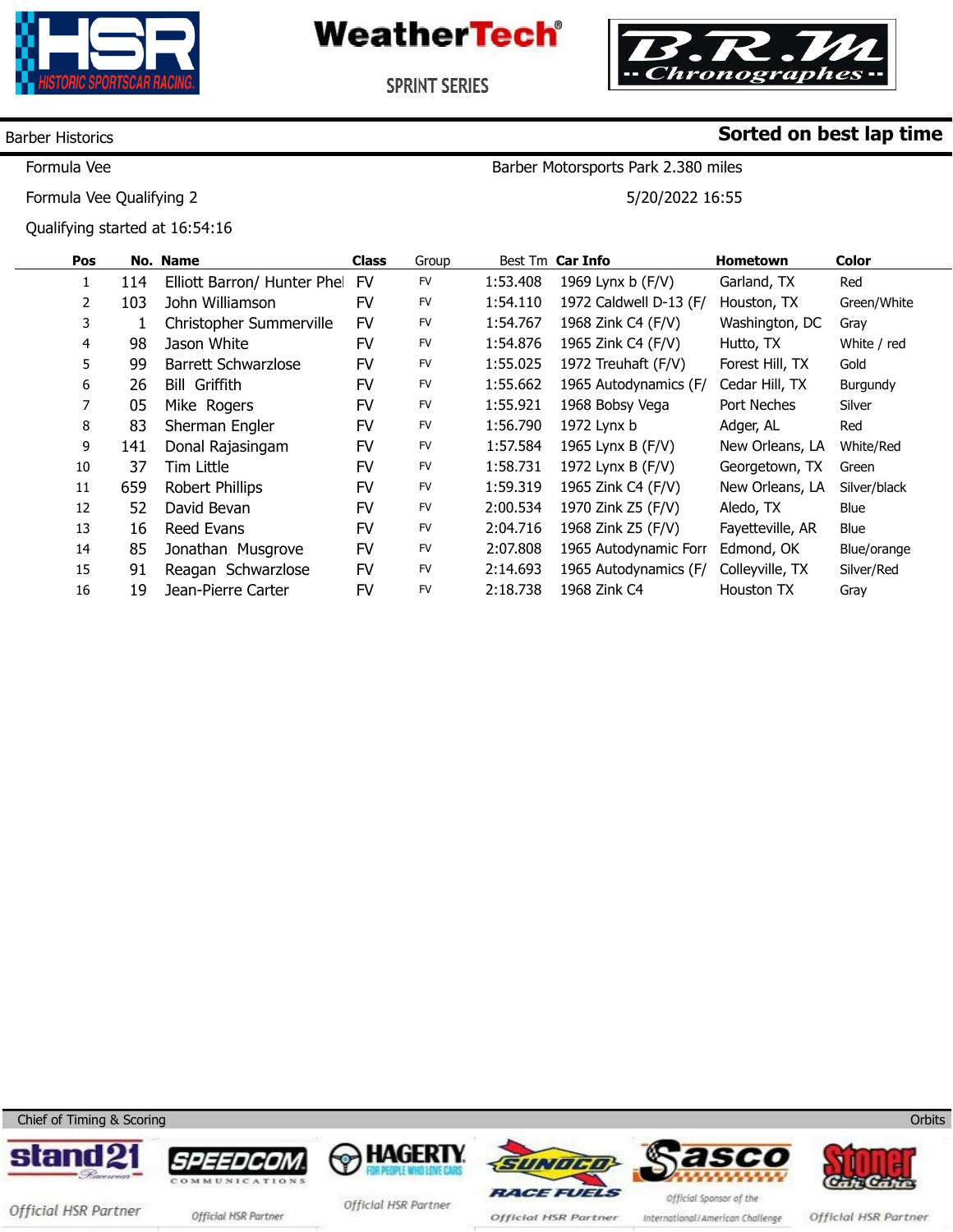

**WeatherTech®** 



**Sorted on best lap time**

**SPRINT SERIES** 

### Barber Historics

Formula Vee

Formula Vee Qualifying 3

Qualifying started at 10:24:22

# Barber Motorsports Park 2.380 miles

5/21/2022 10:25

| Pos |     | No. Name                    | <b>Class</b> | Group     |          | Best Tm Car Info       | <b>Hometown</b>  | Color        |
|-----|-----|-----------------------------|--------------|-----------|----------|------------------------|------------------|--------------|
| 1   | 98  | Jason White                 | <b>FV</b>    | <b>FV</b> | 1:54.131 | 1965 Zink C4 (F/V)     | Hutto, TX        | White / red  |
| 2   |     | Christopher Summerville     | <b>FV</b>    | <b>FV</b> | 1:54.903 | 1968 Zink C4 (F/V)     | Washington, DC   | Gray         |
| 3   | 26  | <b>Bill Griffith</b>        | FV           | FV        | 1:54.978 | 1965 Autodynamics (F/  | Cedar Hill, TX   | Burgundy     |
| 4   | 99  | <b>Barrett Schwarzlose</b>  | FV           | <b>FV</b> | 1:56.005 | 1972 Treuhaft (F/V)    | Forest Hill, TX  | Gold         |
| 5   | 141 | Donal Rajasingam            | <b>FV</b>    | FV        | 1:56.103 | 1965 Lynx B (F/V)      | New Orleans, LA  | White/Red    |
| 6   | 05  | Mike Rogers                 | <b>FV</b>    | <b>FV</b> | 1:56.294 | 1968 Bobsy Vega        | Port Neches      | Silver       |
| 7   | 114 | Elliott Barron/ Hunter Phel | <b>FV</b>    | <b>FV</b> | 1:56.474 | 1969 Lynx b (F/V)      | Garland, TX      | Red          |
| 8   | 37  | Tim Little                  | FV           | <b>FV</b> | 1:56.599 | 1972 Lynx B (F/V)      | Georgetown, TX   | Green        |
| 9   | 52  | David Bevan                 | FV           | <b>FV</b> | 1:57.647 | 1970 Zink Z5 (F/V)     | Aledo, TX        | Blue         |
| 10  | 110 | Elliott O Barron            | FV           | <b>FV</b> | 1:58.274 | 1967 Kellison (F/V)    | Terrell, TX      | Red          |
| 11  | 659 | Robert Phillips             | FV           | <b>FV</b> | 1:58.705 | 1965 Zink C4 (F/V)     | New Orleans, LA  | Silver/black |
| 12  | 83  | Sherman Engler              | FV           | <b>FV</b> | 1:59.022 | 1972 Lynx b            | Adger, AL        | Red          |
| 13  | 16  | <b>Reed Evans</b>           | FV           | <b>FV</b> | 2:02.065 | 1968 Zink Z5 (F/V)     | Fayetteville, AR | Blue         |
| 14  | 103 | John Williamson             | <b>FV</b>    | FV        | 2:42.668 | 1972 Caldwell D-13 (F/ | Houston, TX      | Green/White  |
| 15  | 91  | Reagan Schwarzlose          | <b>FV</b>    | <b>FV</b> | 3:03.056 | 1965 Autodynamics (F/  | Colleyville, TX  | Silver/Red   |
| 16  | 85  | Jonathan Musgrove           | FV           | <b>FV</b> |          | 1965 Autodynamic Forr  | Edmond, OK       | Blue/orange  |
| 17  | 15  | Daniel Person               | FV           | <b>FV</b> |          | 1968 Lynx b            | Alpharetta, GA   | <b>Black</b> |

Chief of Timing & Scoring













Official HSR Partner official HSR Partner

Official HSR Partner

Official HSR Partner

International/American Challenge

Official HSR Partner

**Orbits**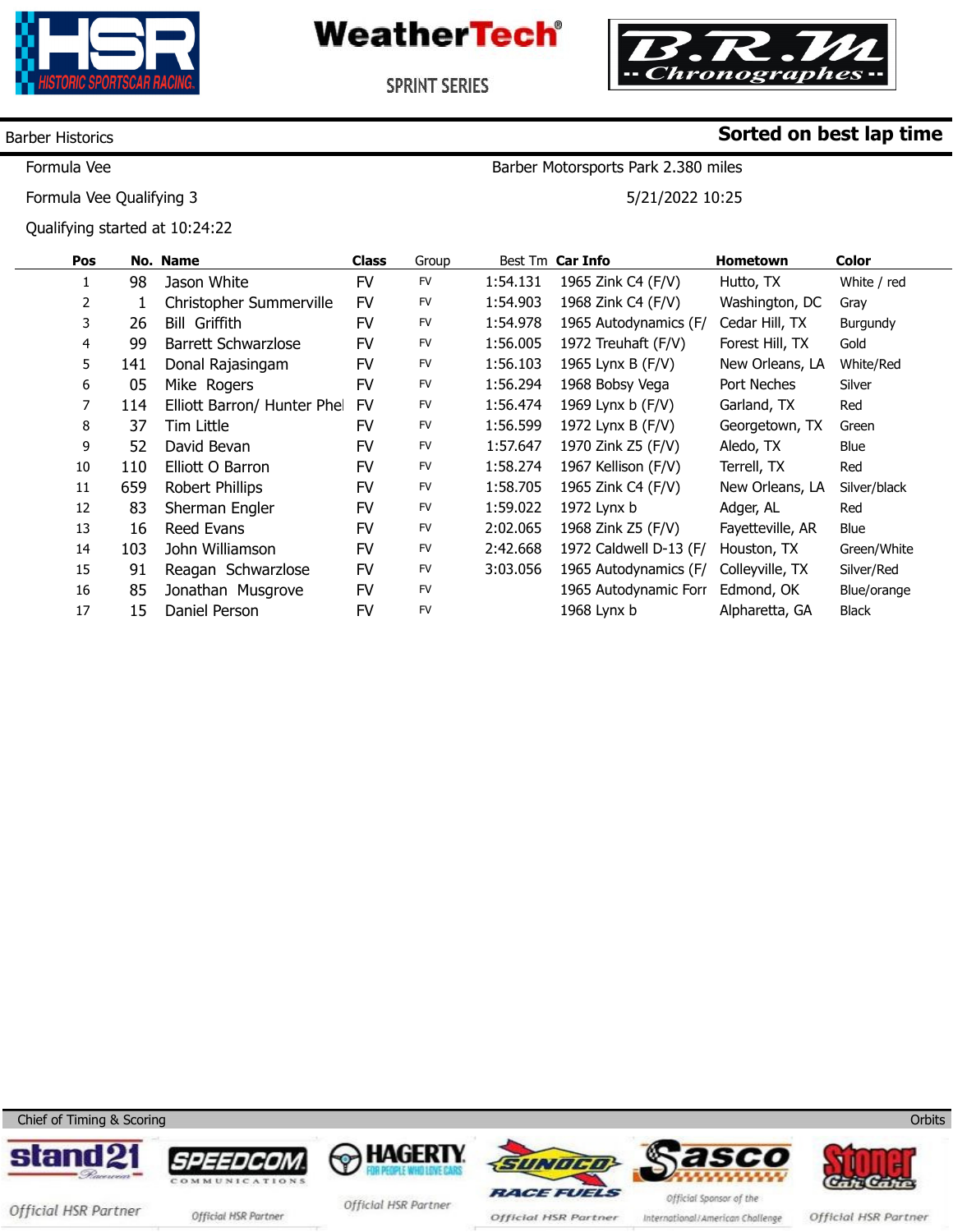





**SPRINT SERIES** 

### Barber Historics

## **Sorted on Laps**

Formula Vee

Barber Motorsports Park 2.380 miles

5/21/2022 15:55

Formula Vee WeatherTech Sprint Race 1

Race (8 Laps) started at 16:01:41

| Pos |     | No. Name                             | <b>Class</b> | Laps           |          | <b>Best Tm Car Info</b>      | <b>Hometown</b>  |
|-----|-----|--------------------------------------|--------------|----------------|----------|------------------------------|------------------|
|     | 98  | Jason White                          | <b>FV</b>    | 6              | 1:54.156 | 1965 Zink C4 (F/V)           | Hutto, TX        |
| 2   |     | Christopher Summerville              | FV           | 6              | 1:55.572 | 1968 Zink C4 (F/V)           | Washington, DC   |
| 3   | 114 | Elliott Barron/ Hunter Phelps Barror | FV           | 6              | 1:55.390 | 1969 Lynx b (F/V)            | Garland, TX      |
| 4   | 99  | Barrett Schwarzlose                  | <b>FV</b>    | 6              | 1:55.266 | 1972 Treuhaft (F/V)          | Forest Hill, TX  |
| 5   | 110 | Elliott O Barron                     | <b>FV</b>    | 6              | 1:54.166 | 1967 Kellison (F/V)          | Terrell, TX      |
| 6   | 05  | Mike Rogers                          | <b>FV</b>    | 6              | 1:55.691 | 1968 Bobsy Vega              | Port Neches      |
| 7   | 52  | David Bevan                          | <b>FV</b>    | 6              | 1:57.278 | 1970 Zink Z5 (F/V)           | Aledo, TX        |
| 8   | 659 | Robert Phillips                      | <b>FV</b>    | 6              | 2:01.267 | 1965 Zink C4 (F/V)           | New Orleans, LA  |
| 9   | 16  | Reed Evans                           | <b>FV</b>    | 6              | 2:02.840 | 1968 Zink Z5 (F/V)           | Fayetteville, AR |
| 10  | 85  | Jonathan Musgrove                    | <b>FV</b>    | 6              | 2:07.675 | 1965 Autodynamic Formula Vee | Edmond, OK       |
| 11  | 37  | Tim Little                           | FV           | 5              | 1:59.629 | 1972 Lynx B (F/V)            | Georgetown, TX   |
| 12  | 103 | John Williamson                      | <b>FV</b>    | 5              | 1:55.176 | 1972 Caldwell D-13 (F/V)     | Houston, TX      |
| 13  | 141 | Donal Rajasingam                     | <b>FV</b>    | 2              | 1:55.626 | 1965 Lynx B (F/V)            | New Orleans, LA  |
| 14  | 15  | Daniel Person                        | <b>FV</b>    | $\overline{2}$ | 2:10.853 | 1968 Lynx b                  | Alpharetta, GA   |
| 15  | 91  | Reagan Schwarzlose                   | <b>FV</b>    |                | 2:16.423 | 1965 Autodynamics (F/V)      | Colleyville, TX  |

 $\lambda$ 

Announcements

**Race shorteded due to incident on track**